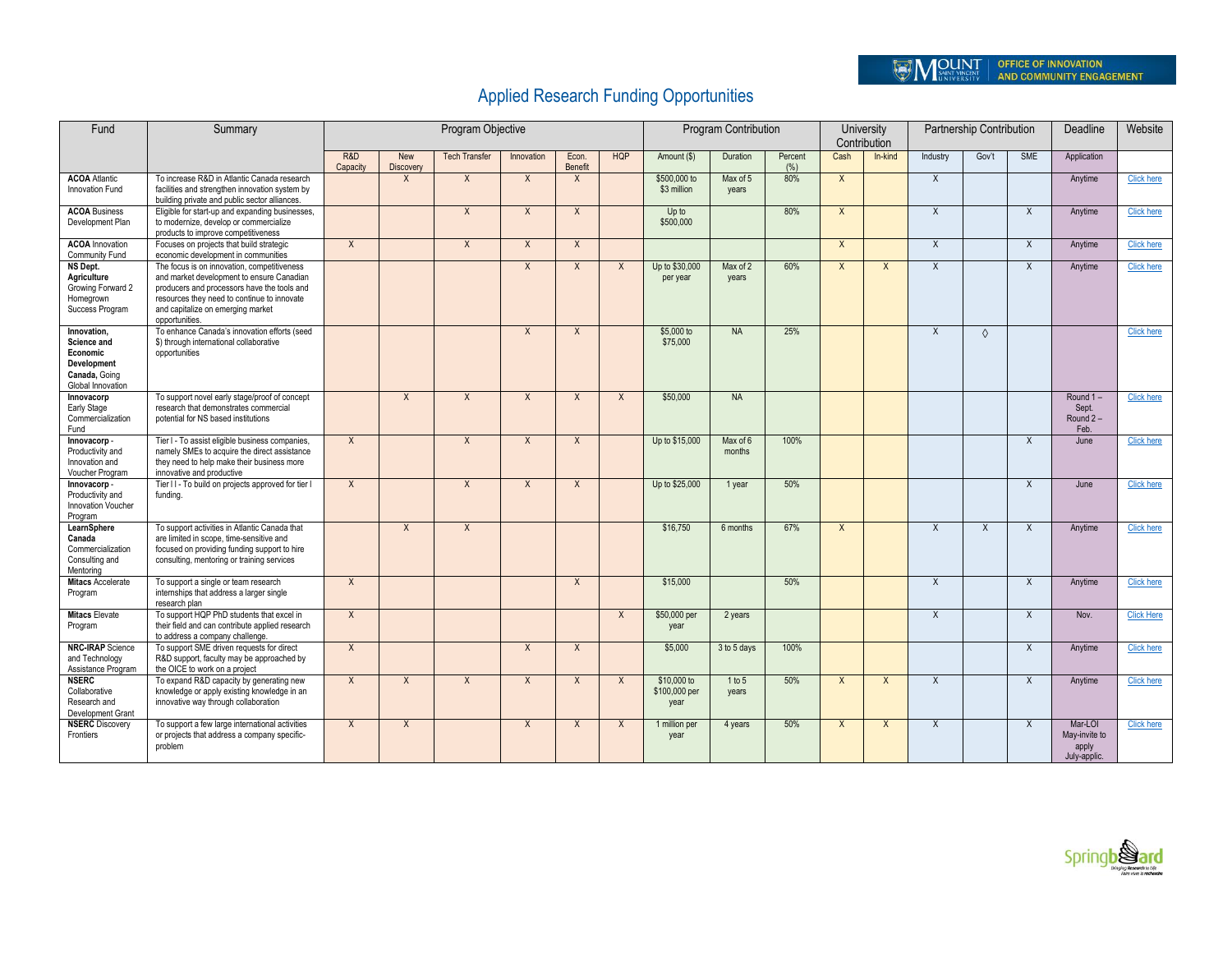## Applied Research Funding Opportunities

| Fund                                                                      | Summary                                                                                                                                                                                 |                 |                                | Program Objective |                |                  |              | Program Contribution                            | University<br>Contribution |                                                                        | Partnership<br>Contribution                        |                |                           | Deadline   | Website        |                                           |                   |
|---------------------------------------------------------------------------|-----------------------------------------------------------------------------------------------------------------------------------------------------------------------------------------|-----------------|--------------------------------|-------------------|----------------|------------------|--------------|-------------------------------------------------|----------------------------|------------------------------------------------------------------------|----------------------------------------------------|----------------|---------------------------|------------|----------------|-------------------------------------------|-------------------|
|                                                                           |                                                                                                                                                                                         | R&D<br>Capacity | <b>New</b><br><b>Discovery</b> | Tech<br>Transfer  | Innovation     | Econ.<br>Benefit | <b>HQP</b>   | Amount                                          | Duration                   | Percent (%)                                                            | Cash                                               | In-kind        | Industry                  | Gov't      | <b>SME</b>     | Application                               |                   |
| <b>NSERC</b> Discovery<br>Grants                                          | To promote and maintain diverse base of HQP<br>in engineering and sciences in Canada                                                                                                    | X               | $\sf X$                        |                   | $\mathsf{X}$   |                  | X            |                                                 | Max of 5<br>years          |                                                                        |                                                    |                |                           |            |                | Aug-LOI<br>$Nov-$<br>Application          | <b>Click here</b> |
| <b>NSERC</b> Discovery<br>Accelerator<br>Supplements<br>Program           | To provide substantial and timely additional<br>resources to accelerate progress                                                                                                        | $\sf X$         | X                              |                   | $\mathsf{X}$   |                  | $\chi$       | \$120,000                                       | 3 years                    | 60%                                                                    | $\overline{X}$                                     |                |                           |            |                |                                           | <b>Click here</b> |
| <b>NSERC</b> Engage<br>Grant                                              | To develop new partnerships by supporting<br>short-term R&D projects that address a<br>company specific problem                                                                         |                 |                                | $\overline{X}$    |                | $\overline{X}$   | $\sf X$      | Up to \$25,000                                  | 6 months                   | 100%                                                                   |                                                    |                | $\overline{X}$            |            | $\overline{X}$ | Anvtime                                   | <b>Click here</b> |
| <b>NSERC</b> Engage<br>Plus Grant                                         | Supports a completed Engage Grant project so<br>that the partners can build on progress in the<br>Engage Grant and/or continue the project<br>while seeking longer term funding support |                 | $\sf X$                        | $\mathsf{X}$      |                | $\times$         |              | Up to \$12,500<br>matching<br>company<br>cash   | 6 months                   | 50%                                                                    | $\mathsf{X}$                                       |                | $\times$                  |            |                | Anytime                                   | <b>Click here</b> |
| NSERC 121 Idea to<br>Innovation                                           | Market assessment                                                                                                                                                                       |                 | $\sf X$                        | $\times$          |                | X                |              | \$15,000                                        | 1 year                     | 75%                                                                    | $\mathsf{X}$                                       |                |                           |            | $\Diamond$     | Jan, Apr.<br>Jul, Sept                    | <b>Click here</b> |
|                                                                           | Phase 1: reduction to practice                                                                                                                                                          |                 | $\overline{X}$                 | $\overline{X}$    |                | $\overline{X}$   |              | \$125,000                                       | 1 year                     | 100%<br>100%                                                           | $\overline{X}$                                     |                | $\overline{X}$            |            | $\Diamond$     |                                           | <b>Click here</b> |
|                                                                           | Phase I b: supplement                                                                                                                                                                   |                 | $\mathsf X$                    | $\mathsf{X}$      |                | $\mathsf{X}$     |              | \$60,000                                        | 6 months                   |                                                                        | $\mathsf{X}$                                       |                | $\chi$                    |            | $\Diamond$     |                                           | <b>Click here</b> |
|                                                                           | Phase II a: early stage investment                                                                                                                                                      |                 | $\sf X$                        | $\mathsf{X}$      |                | X                |              | \$125,000                                       | 6 to 18<br>months          | 67%                                                                    | $\mathsf{X}$                                       | $\mathsf{X}$   | X                         |            | $\Diamond$     |                                           | <b>Click here</b> |
|                                                                           | Phase II b: partners with Canadian company                                                                                                                                              |                 | $\sf X$                        | $\times$          |                | X                |              | \$350,000                                       | Max of 2<br>vears          | 50%                                                                    | $\overline{X}$                                     | $\mathsf{X}$   | $\boldsymbol{\mathsf{X}}$ |            | $\Diamond$     |                                           | <b>Click here</b> |
| <b>NSERC</b> Connect<br>Grant 1                                           | To foster new relationships between<br>companies and academic researchers                                                                                                               |                 |                                | $\overline{X}$    |                | $\overline{X}$   |              | Up to \$5,000                                   | 3 months                   | 75%                                                                    |                                                    | $\overline{X}$ | $\overline{X}$            |            | $\overline{X}$ | Anytime                                   | <b>Click here</b> |
| <b>NSERC Connect</b><br>Grant 2                                           | For non-recurring regional events that are<br>aimed at developing or promoting academic-<br>industry partnerships, as well as student<br>industry training opportunities.               | $\mathsf{X}$    |                                |                   |                | $\times$         | $\times$     | Up to \$10,000                                  | 1 year                     | 75%                                                                    |                                                    | X              | X                         |            | X              | Anytime                                   | <b>Click here</b> |
| <b>NSERC Connect</b><br>Grant 3                                           | For non-recurring national research planning<br>activities or workshops that build new<br>collaborative partnerships between academic<br>researchers and industry partners.             | $\mathsf{X}$    | $\sf X$                        |                   | $\overline{X}$ | $\sf X$          |              | Up to \$25,000                                  | 1 year                     | 75%                                                                    |                                                    | $\mathsf{X}$   | $\overline{X}$            |            | X              | Anytime                                   | <b>Click here</b> |
| <b>NSERC</b> Industrial<br>Research Chair                                 | Associated IRC: early stage researchers;<br>Senior IRC: senior researchers; Executive<br>IRC: R&D professionals                                                                         | $\sf X$         |                                |                   | $\sf X$        | $\sf X$          | $\mathsf{X}$ | Up to<br>\$500,000                              | 5 years                    | 50%                                                                    | $\mathsf{X}$                                       | $\Diamond$     | X                         | $\Diamond$ | X              | Anytime                                   | <b>Click here</b> |
| <b>NSERC</b> Experience<br>Award                                          | To stimulate interest in the fields of science<br>and engineering.                                                                                                                      | $\overline{X}$  |                                |                   |                |                  |              | \$4,500                                         | 12 to 16<br>weeks          | 75%                                                                    |                                                    |                | $\overline{X}$            |            |                | Anytime                                   | <b>Click here</b> |
| <b>NSERC</b> Strategic<br>Partnership Grant                               | To increase early stage research and training<br>in targeted areas to enhance Canada's<br>economy, society, and or environment within<br>10 years                                       |                 | $\sf X$                        | $\mathsf{x}$      | $\times$       | $\mathsf{x}$     | $\mathsf{X}$ | \$100,000 to<br>\$200,000                       | 1 to 3<br>years            |                                                                        | $\overline{X}$                                     | $\sf X$        | X                         | $\sf X$    | $\Diamond$     | April<br>(preliminary<br>application)     | <b>Click here</b> |
| <b>RRFB</b> - Business<br>and Academics-<br>R&D                           | Development of innovative products and<br>services that divert solid waste from landfill                                                                                                | X               |                                |                   | $\sf X$        |                  |              | \$5,000 to<br>\$50,000                          |                            | 50%                                                                    | $\overline{X}$                                     | $\mathsf{X}$   |                           |            | X              | Anytime                                   | <b>Click here</b> |
| <b>RRFB</b> - Business<br>and Academics -<br>Value Added<br>Manufacturing | Commercializing new products from solid<br>waste resources, develop new waste resource<br>handling processes or new markets for waste<br>resources.                                     | $\overline{X}$  |                                | $\overline{X}$    | $\mathsf{X}$   |                  |              |                                                 |                            | 50%<br>(loan, forgivable<br>loan or non-<br>repayable<br>contribution) | $\mathsf{X}$<br>(20%<br>total<br>project<br>costs) | $\overline{X}$ |                           |            | $\mathsf{x}$   | Anytime                                   | <b>Click here</b> |
| <b>RRFB</b> - Business<br>and Academics-<br>Student Research<br>Grants    | Research related to solid waste diversion                                                                                                                                               | $\mathsf{x}$    | $\sf X$                        |                   | $\sf X$        |                  |              | \$10,000<br>(honours)<br>\$17,000<br>(graduate) |                            |                                                                        | $\mathsf{X}$                                       |                |                           |            | X              | May,<br>August,<br>November<br>or January | <b>Click here</b> |
| Springboard<br>Industry<br>Engagement                                     | Promotes partnership development of effective<br>regional partnerships with industry                                                                                                    | $\mathsf{X}$    |                                | $\times$          |                | $\mathsf{x}$     |              | \$15,000                                        | 1 year                     | 65%                                                                    | $\overline{X}$                                     |                | X                         |            |                | Anytime                                   | Click here        |